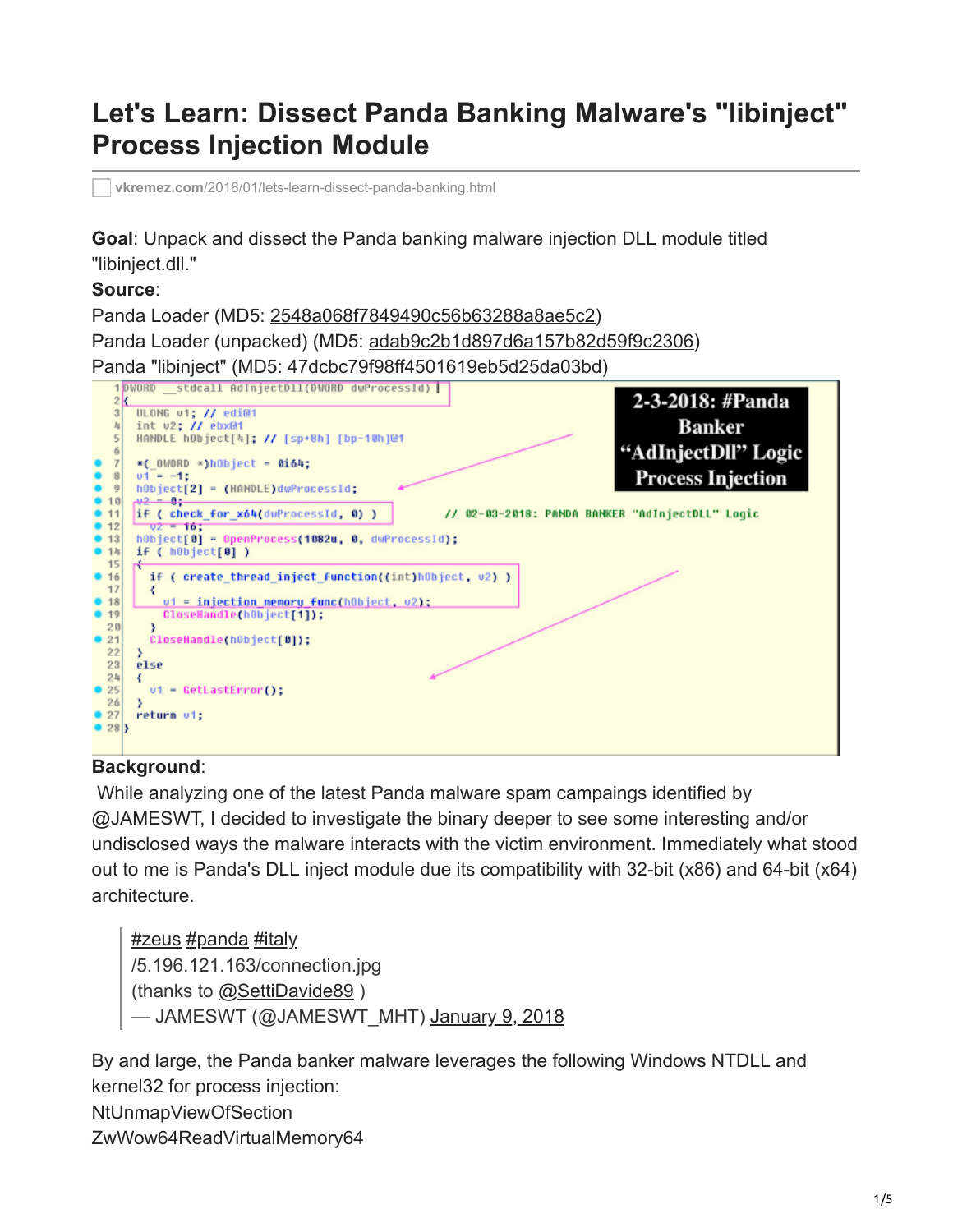ZwGetContextThread ZwSetContextThread ZwWow64QueryInformationProcess64 NtProtectVirtualMemory **RtlExitUserThread** NtCreateSection CreateRemoteThread WriteProcessMemory ResumeThread **Analysis:** Panda Banker injection module outline I. Export functions II. AcInitialize III. AdInjectDll IV. Yara Rule

#### **I. Export functions**

The Panda export ordinal functions are as follows:

- AcInitialize: size t function type that initializes the structures necessary for the injection export function.
- **AdInjectDll**: DWORD function type that performs the process injection with the argument with the desired process ID (PID) as an argument of the DWRD type.



The functions contain check x64 process check via IsWOW64 returning an integer value.

The pseudocoded C++ function is as follows:

The main Aclnitialize module check x64:

$$
v7=0;
$$

v2 = (FARPROC)dword\_10004380;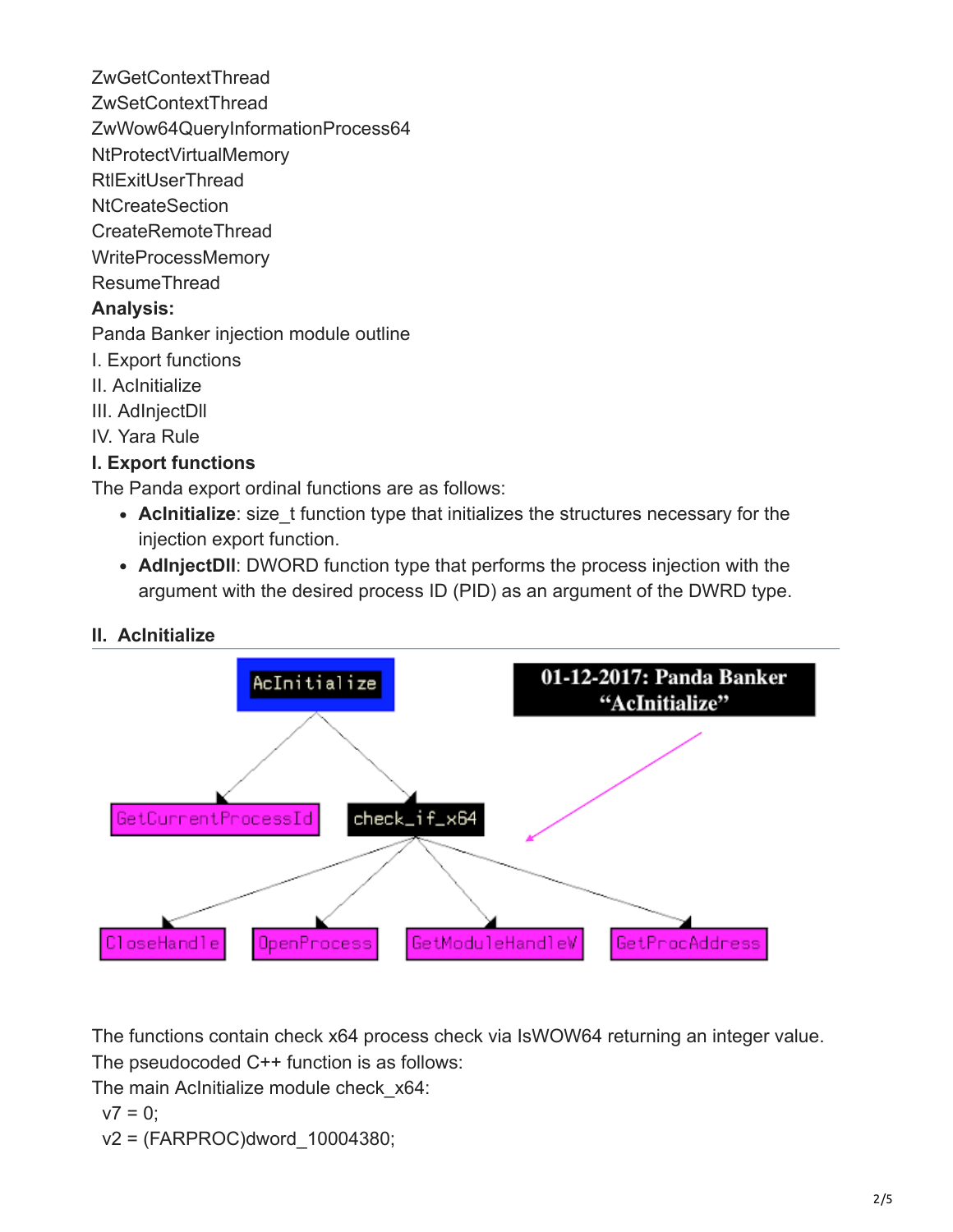```
 if ( dword_10004380
  || (v3 = GetModuleHandleW(L"KERNEL32.DLL"),
    v2 = GetProcAddress(v3, "IsWow64Process"),
   (dword 10004380 = (int)v2) != 0) {
  if ( dwProcessId )
  {
   v4 = OpenProcess(1024u, 0, dwProcessId);
   v2 = (FARPROC)dword_10004380;
  }
  else
  {
  v4 = (HANDLE)a2; }
  if ( v4 )
  {
  v5 = ((int (extd{call *})(HANDLE, int *))v2)(v4, 8v7);v7 = v5 = 0 ? v7 : 0;
   if ( dwProcessId )
    CloseHandle(v4);
 }
 }
```
## **III. AdInjectDll main**

The main AdInjectDll sets both createthreadfunction and injectfunction functions, pseudocoded as follows:

```
DWORD stdcall AdInjectDll(DWORD dwProcessId)
{
  ULONG v1;
  int v2;
  HANDLE hObject[4];
  *(_OWORD *)hObject = 0i64;
 v1 = -1;
  hObject[2] = (HANDLE)dwProcessId;
 v2 = 0;
 if ( check if x64(dwProcessId, 0) )
 v2 = 16;
  hObject[0] = OpenProcess(1082u, 0, dwProcessId);
  if ( hObject[0] )
  {
   if ( createthreadfunction((int)hObject, v2) )
   {
```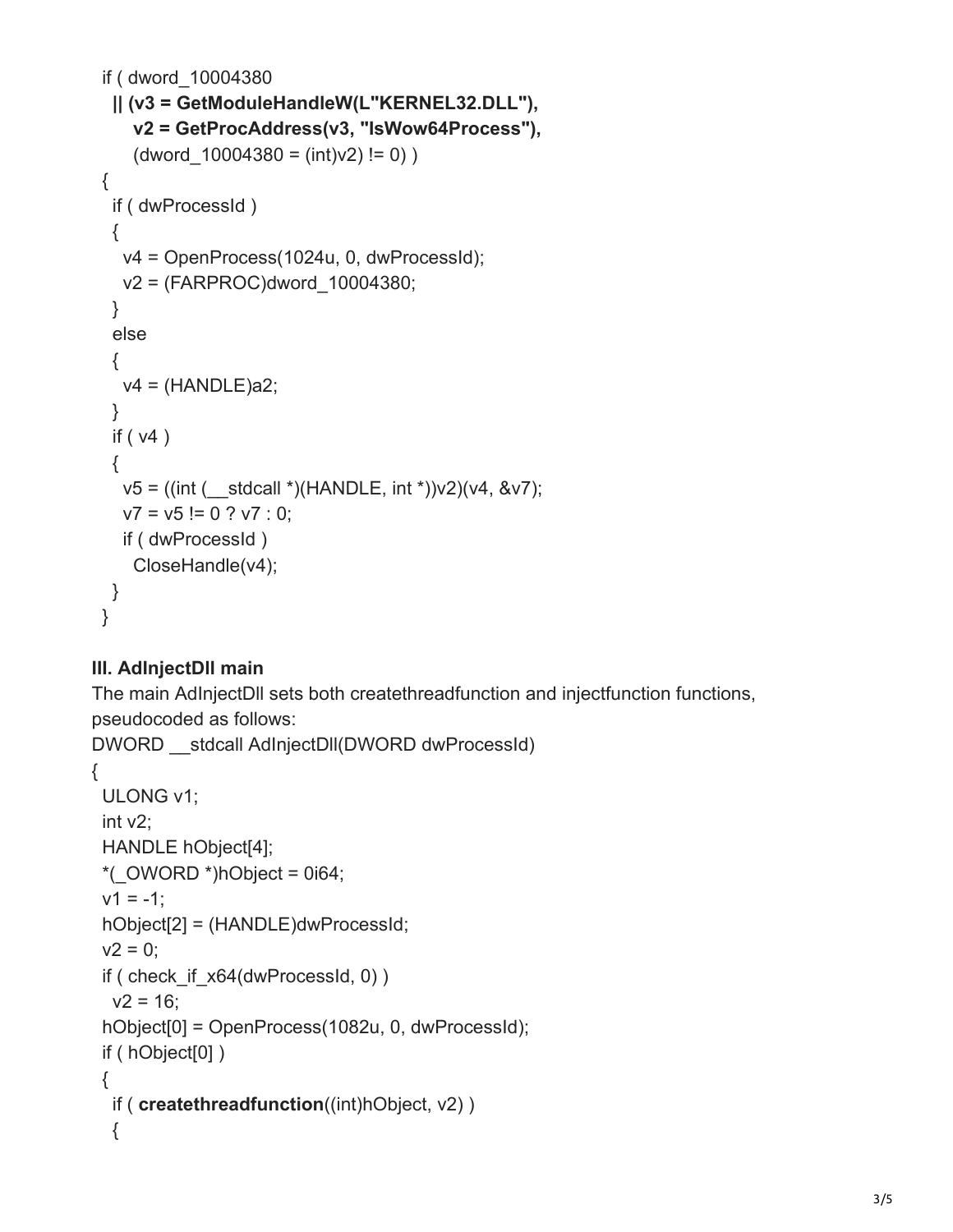```
 v1 = injectfunction(hObject, v2);
     CloseHandle(hObject[1]);
   }
   CloseHandle(hObject[0]);
  }
  else
  {
   v1 = GetLastError();
  }
  return v1;
}
```
# **A. createthreadfunction**

Creates thread either via CreateRemoteThread or NtCreateThreadEx (or both)



# **B. injectfunction**

The malware createa a section via NtCreate and calls NtMapViewOfSection to unmap the payload in memory.

One of the notable Panda features is its compatibility with x32/x64 architectures is achieved by using **IsWow64Process** (definition of OS architecture).

ZwWow64QueryInformationProcess64-ZwWow64ReadVirtualMemory64 are used for searching NTDLL in PEB, then for searching API addresses required for work of injecting DLL module (x32/x64) which is being located in AP svchost by using NtCreateSection-NtMapViewOfSection-NtUnmapViewOfSection ResumeThread-Sleep-SuspendThread are used for unmapping and injecting the payload into the main thread.

## **IV. Yara Rule**

**rule crime\_win32\_64\_panda\_libinject\_dll\_module { meta**:

```
description = "Panda Banker linject DLL modile"
author = "@VK_Intel"
```